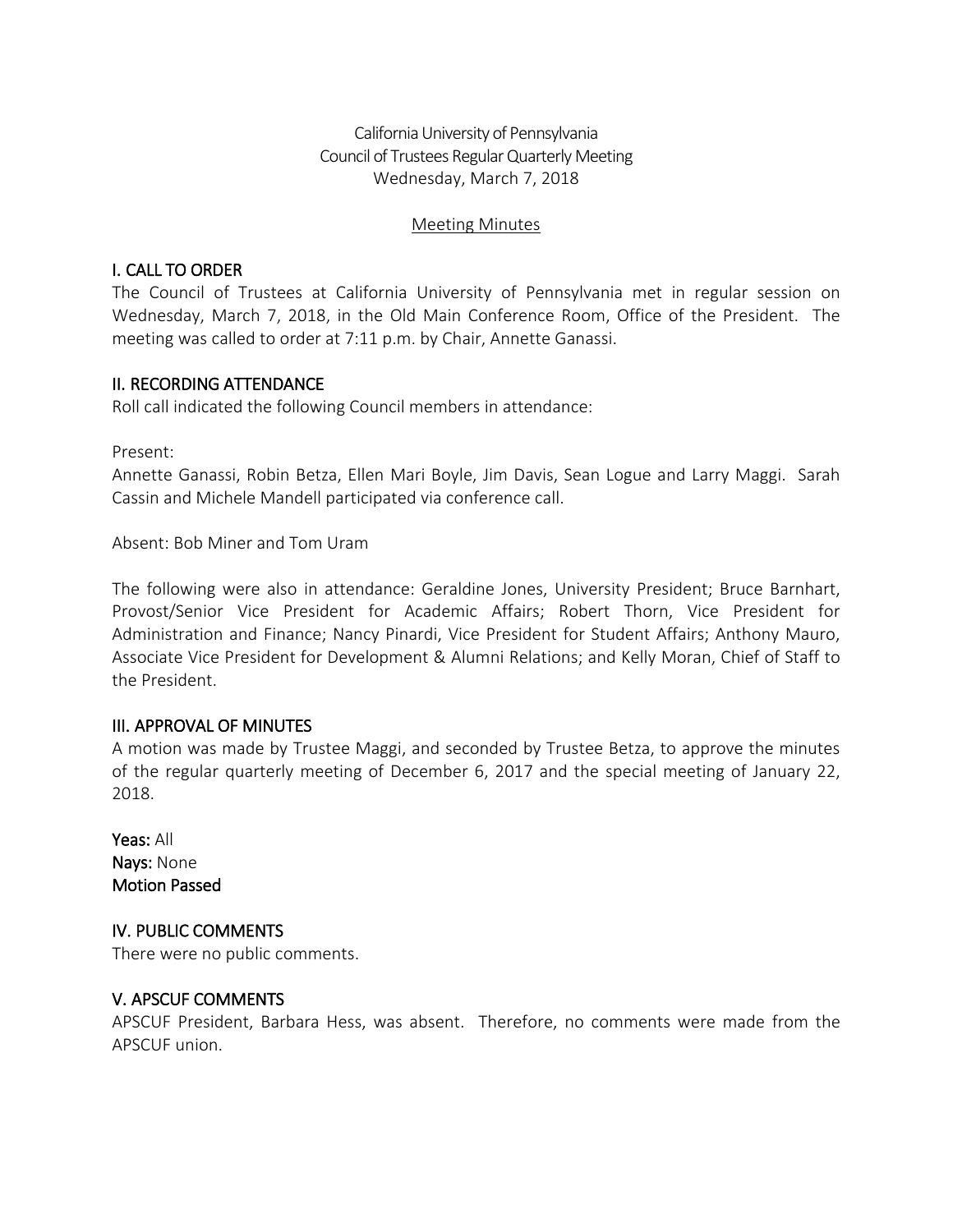### VI. CHAIRMAN'S REPORT

Chair Ganassi stated the Council of Trustees is to evaluate the President in accordance with procedures established by the Board of Governors. At least three members of the board should be appointed to serve on the Presidential Evaluation Committee. The committee will meet no later than April 3, 2018. Then, a special Council of Trustees meeting via conference call will be held after to approve the evaluation report prior to submitting to the Board of Governors. As Chair, Ganassi nominated herself, Jim Davis, Sean Logue and Ellen Mari Boyle to serve on the Presidential Evaluation Committee.

Chair Ganassi entertained a motion to approve the nomination of Annette Ganassi, Jim Davis, Sean Logue, and Ellen Mari Boyle to serve on the Presidential Evaluation Committee. A motion was made by Larry Maggi, and seconded by Michele Mandell.

Yeas: All Nays: None Motion Passed

# VII. PACT UPDATE

Trustee Mandell reported on the PACT 2018 Spring Workshop held in April at the Hilton Harrisburg Hotel. Mandell reported the workshop presentations on the 21<sup>st</sup> Century President and Trustee Role generated much discussion.

### VIII. UNIVERSITY PRESIDENT'S REPORT

President Jones gave a report which included updates on following:

- Carnegie Dartlet;
- Enrollment; and
- Campus Master Plan.

# IX. COMMITTEE REPORTS

### A. Academic Affairs

Provost Barnhart provided a quarterly update to the Council.

# 1. Quarterly Update

Provost Barnhart reported on enrollment management efforts. He noted that inquiries by prospective students have increased by 52% compared to this time last year, and deposits for new and transfer students are up by 17%. These are leading indicators that make us cautiously optimistic about fall enrollment.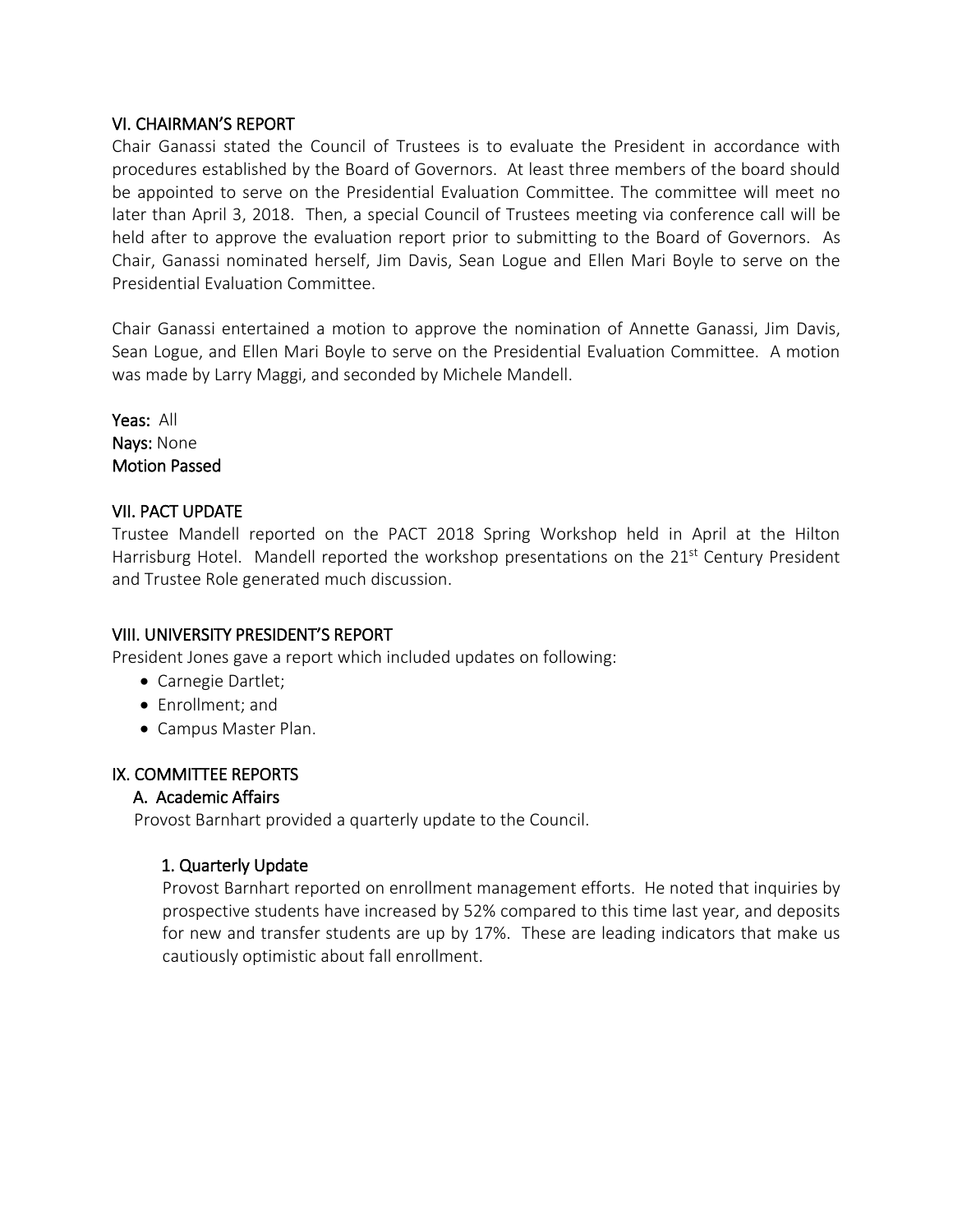## B. Administration and Finance

Vice President Thorn provided a quarterly update to the Council.

## 1. Capital Projects Spending Plan (Action Item)

A motion was made by Trustee Maggi, and seconded by Trustee Cassin to approve the Capital Projects Spending Plan proposed for fiscal years 2018-2019 through 2022-2023.

 Yeas: All Nays: None Motion Passed

## 2. Quarterly Contracts and Purchases (Action Item)

 A motion was made by Trustee Maggi, and seconded by Trustee Mandell, to approve the quarterly contracts and purchases negotiated or awarded by the President or her designee, as well as all contracts for consultative services for the period of October 21, 2017 through January 20, 2018.

 Yeas: All Nays: None Motion Passed

## 3. University Budget Update

VP Thorn updated the University budget projection presented at the council's September meeting.

### 4. Quarterly Update

 VP Thorn reported that the \$11 million renovation to Coover Hall is 25% complete. The building is expected to reopen in 2019.

# C. Student Affairs

Vice President Pinardi provided a quarterly update to the Council.

# 1. Quarterly Update

VP Pinardi introduced staff members Pam DelVerne, director of technology services; Gary Smith, director of CUTV and WCAL radio; and Jeff Helsel, director of print and multimedia journalism, including the Cal Times newspaper. Each explained how these award-winning media outlets and the SAI Creative Technology Services Lab attract and retain students, while providing opportunities to build skills and explore potential careers.